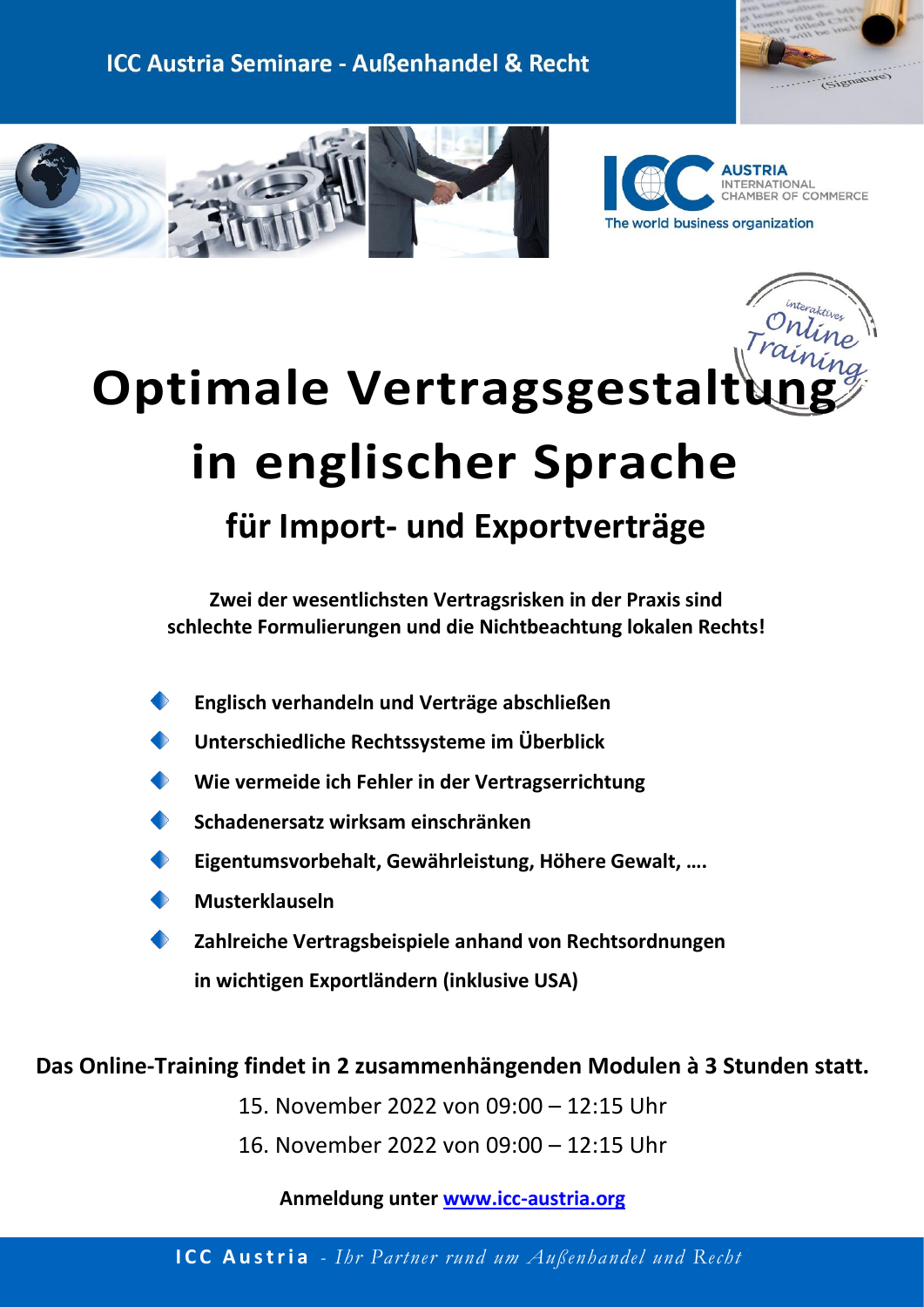## **T a r g e t G r o u p**

Export- and import managers, sales personnel and lawyers involved in contract negotiations. Participants should have a strong foundation in basic English. Legal expertise is not required but **experience with export or import contracts is assumed.**

## **O b j e c t i v e**

#### **Optimizing import and export contracts in English**

This seminar aims at enhancing your general knowledge of contracts and will explain how to draft and structure import and export contracts in English. Standard clauses and phrases will be highlighted to help you formulate your international contracts properly. Being proficient in using legal terminology will better prepare you in using English as the language of negotiation professionally. Selective case examples will give you the possibility to test and apply your knowledge.

## **C o n t e n t**

#### **General Principles of Contracts**

- Basic differences of legal systems and laws
- Rules of interpretation for contracts
- Differences between Anglo-American style and civil law contracts

#### **English as the Legal Language of Contracts**

- Translation difficulties and other language issues
- Legal English terminology

#### **Key Issues and Clauses**

- When is there a "meeting of the minds" resulting in a binding contract?
- Title retention issues
- How to deal properly with damages clauses
- Limitation of liability
- The dangers of liquidated damages
- Material adverse change
- Force majeure
- Termination clauses
- Deadlines and time limits
- Warranties and guarantees
- Dispute resolution clauses (i.e. ordinary court, arbitration, mediation)
- Applicable law
- Entire agreement, waiver and other standard clauses
- Special contract issues in key export jurisdictions, including the US

#### **Sample Contract Provisions and Case Law Examples**

- Many specific contract clauses will be provided
- Common mistakes in practice